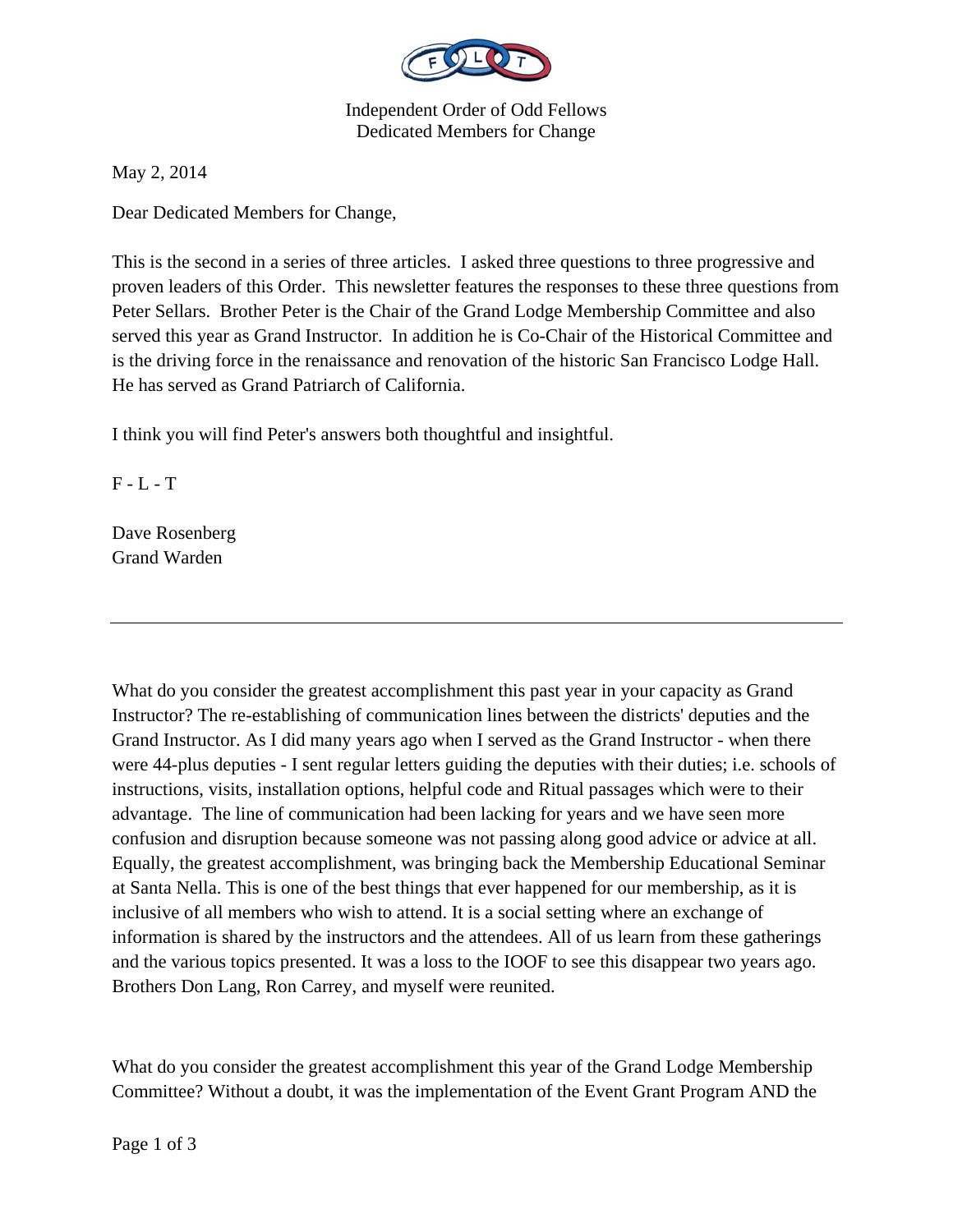

## Independent Order of Odd Fellows Dedicated Members for Change

total use of electronic communication between the committee members. The committee's makeup, with the exception of one member, was comprised of members from successful and progressive lodges. For the past 3 years, I have been the chairperson, we are finally narrowing in on our goals and advancing identifying our lodges' needs, where they can become successful. The committee has worked together for 3 years. Any plan takes time and understanding. We are hopeful the incoming Grand Master shall understand the importance of maintaining the committee's make-up, as success does not come overnight. To change it now, would mean to start all over. Again, being in the position of the Membership Chairman has afforded me an opportunity to bring new and updated methods of creating successful lodges. We are expanding at a slow rate, but that was expected. San Pablo Lodge #43 is a fine example of a lodge coming up from near disaster to success and many new members. This lodge has also followed the direction, which was been encouraged by Sovereign Grand Lodge, to establish strong community ties. The lodge is the center of attention now, with the creation of the Art Hub, open to the community. The Membership Committee supported this lodge with the event grant. Also, being the lead on Membership for the Grand Lodge Board, allowed the direction of our programs to come from one central person. This is important when we needed to evaluate grants in a timely manner, as we did.

3. What is your vision of Odd Fellowship in California over the next five years? This is the standard "Five-year-question.: First, I shall state, this is my opinion and that I was asked this question. That is a tough one to answer. It is not tough to answer, but difficult to tell my fellow members my opinion because they may be hurt or offended. Our Order is in a steep decline. Our lodges are closing at an alarming rate. I see the progressive lodges growing in numbers and successful, while the majority of lodges continue to collapse. That is where we will be in five years. The cause is not just "being a lodge where the population has declined" but it is the reluctance of our members, who are somehow entrenched in the belief our Rituals or Codes should never change. It is the reluctance of our members to tear down the barriers, which prevent people from joining our lodges. We still see lodges without women. We still see lodges without members of different heritages. We still have degree work using terms like, "black, brown, and yellow races" in its language. Using colors to describe different people is unacceptable. UNACCEPTABLE! Any person who has gone through the U.C. or C.S.U. system and has taken a minorities class, as required, knows that such terms are no longer considered proper. As long as our parent corporation resists change, we shall continue our decline. As our society has changed and evolved in many areas, we must change too. We change too slowly. Growth is still within our means, but change must first occur. This question should be: "How do we get Sovereign Grand Lodge or our recalcitrant membership to change?" It starts with electing open-minded members.